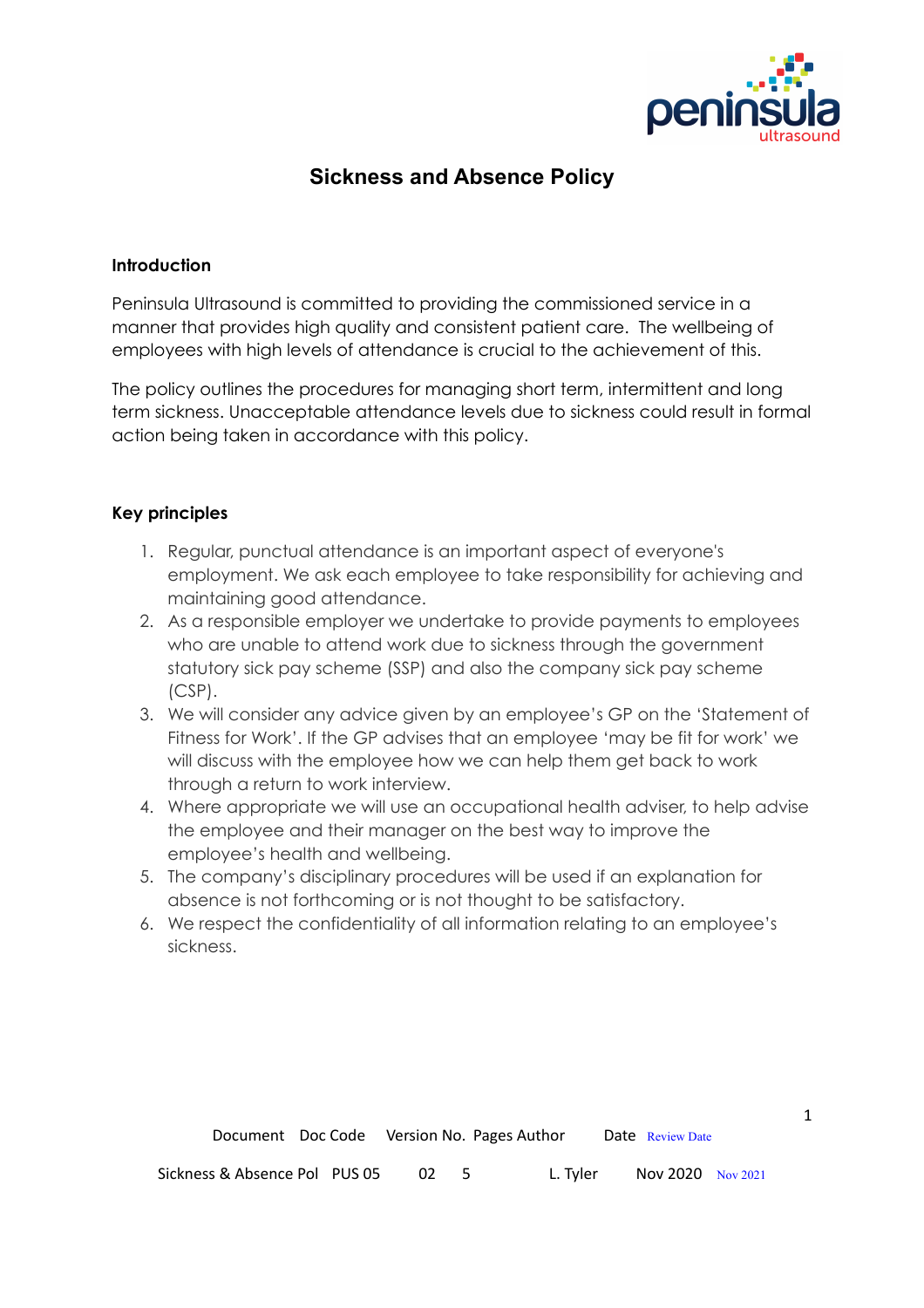

#### **Notification of absence**

If an you are going to be absent from work they should speak to the Operations Manager on the first day of absence within 1 and a half hours of your normal start time in order to sufficient time to organise the required cover. You should also:

- Give a clear indication of the nature of the illness (employees do not have to disclose the nature of their illness if it is of a sensitive nature or may request to speak to another member of the management team or be referred to Occupational Health)
- The date of expected return to work
- If the employee has seen or is planning to see their GP
- Contact arrangements for the employee

 It is the employee's responsibility to keep in touch with Peninsula Ultrasound. If the absence continues beyond 2 days, you should make a further phone call to the operations manager on the 3rd day.

If you are unable to make the call personally, arrangements should be made for someone else to call on their behalf.

Failure to notify the operations manager of a sickness absence on the first day and to keep Peninsula Ultrasound updated may result in the period of absence being treated as unpaid leave. This may also result in formal disciplinary action.

## **Sickness certification**

Employees can use self-certification for the first 7 days absence. Thereafter, a 'Statement of Fitness for Work' is required to cover every subsequent day.

If employees have been sick for 4 or more days in a row, an 'Employee's statement of sickness form (SC2) is required. This is available to download at [https://](https://www.gov.uk/government/publications/statutory-sick-pay-employees-statement-of-sickness-sc2) [www.gov.uk/government/publications/statutory-sick-pay-employees-statement-of](https://www.gov.uk/government/publications/statutory-sick-pay-employees-statement-of-sickness-sc2)[sickness-sc2](https://www.gov.uk/government/publications/statutory-sick-pay-employees-statement-of-sickness-sc2) and will help the employer to decide if they are eligible for SSP.

If absence is likely to be long-term - more than four weeks continuously, there is a shared responsibility for the Company and the employee to maintain contact at agreed intervals.

| Document Doc Code Version No. Pages Author |    |        |          | Date Review Date  |  |
|--------------------------------------------|----|--------|----------|-------------------|--|
| Sickness & Absence Pol PUS 05              | 02 | $\sim$ | L. Tvler | Nov 2020 Nov 2021 |  |

2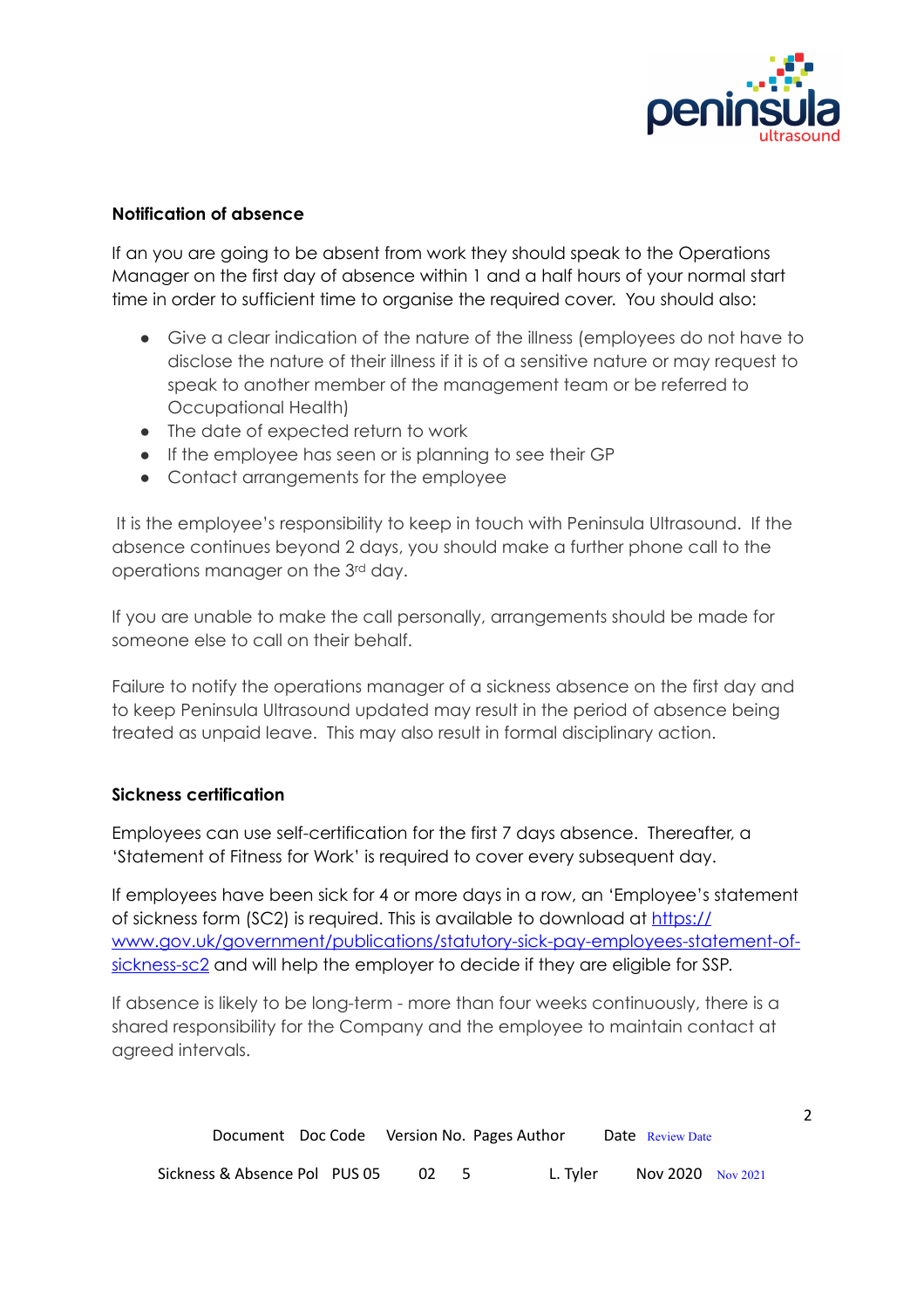

A medical certificate is required if the absence is for a period of 8 or more consecutive days including weekends and bank holidays. This is usually provided free of charge by a GP. Peninsula Ultrasound reserves the right to require employees to provide a medical certificate for periods of fewer than 8 days. In this instance, any charges made by the GP/medical practitioner will be the employee's responsibility.

Medical certificates should be received by the operations manager by the 11<sup>th</sup> day of absence. Failure to obtain or send a medical certificate could result in the payment of salary being withdrawn.

## **Sick Pay**

Subject to meeting the reporting and certification requirements set out in this policy, you may be eligible for statutory sick pay (SSP) from the 4th day of your sickness absence.

Provided you are eligible, Peninsula Ultrasound has a duty to pay Statutory Sick pay (SSP) for up to 28 weeks.

Peninsula Ultrasound may, at its discretion, pay company sick pay (CSP) from the 8<sup>th</sup> day of your sickness absence. Any payments of CSP will include the SSP which is set nationally and is dependent upon on your normal weekly earnings.

In normal circumstances, company sick pay is based on the following:

| Length of service   | Maximum period of half<br>normal salary payments (CSP)<br>in any 12 month period | Maximum Statutory Sick<br>Pay (SSP) payable by<br>Peninsula Ultrasound |
|---------------------|----------------------------------------------------------------------------------|------------------------------------------------------------------------|
| Up to 6 months      | Nil                                                                              | 28 weeks                                                               |
| 6 months $-2$ years | 3 weeks                                                                          | 28 weeks                                                               |
| 2 years onwards     | 4 weeks                                                                          | 28 weeks                                                               |

Peninsula Ultrasound will refuse or terminate payments where, in its opinion, the sickness, injury or prolongation of absence is attributable to negligence or misconduct on the part of the employee.

| Document Doc Code Version No. Pages Author |  |      |          | <b>Date</b> Review Date |  |
|--------------------------------------------|--|------|----------|-------------------------|--|
| Sickness & Absence Pol PUS 05              |  | - 02 | L. Tvler | Nov 2020 Nov 2021       |  |

3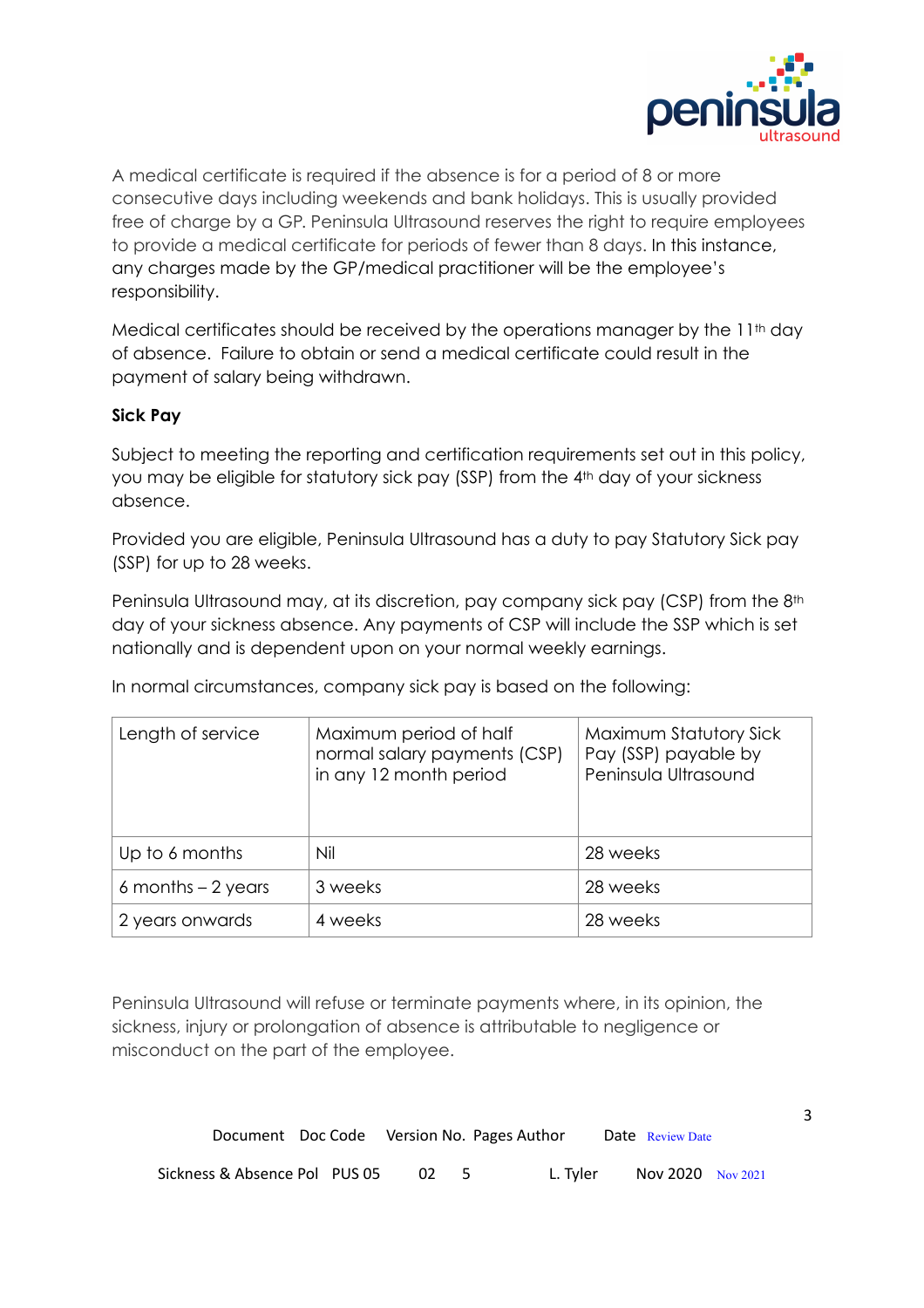

4

## **Return to Work**

On return to work, the self-certification form should be completed and passed on to the HR manager for authorisation.

After any absence due to sickness, the HR manager or identified member of the management team, will carry out a 'return to work' interview. The type of 'return to work' interview will depend on the nature and duration of the sickness absence and the employee's overall sickness record.

The interview discussion will be aimed at:

- updating the employee on developments in the company during their absence
- establish the support required upon the employee's return to work

#### **Sickness and holiday entitlement**

Holiday entitlement will accrue whilst an employee is on sick leave. An employee will be entitled to use their holiday entitlement upon their return from sick leave, subject to the usual approval system.

Should sickness prevent you from going on holiday or you are ill whilst on holiday, a doctor's certificate will be required for the period of time the employee wishes to have reinstated. Where an employee is abroad, the equivalent medical certification relevant to the country will be required. In this instance, any charges made by the GP/medical practitioner will be the employee's responsibility.

#### **Conduct during sickness absence**

When you are absent due to sickness, you are expected to work towards a return to fitness and to work. Unless advised by the employee's GP or medical/health specialist Peninsula Ultrasound would not normally expect any employee absent because of sickness to:

| Document Doc Code Version No. Pages Author |    |          | Date Review Date  |  |
|--------------------------------------------|----|----------|-------------------|--|
| Sickness & Absence Pol PUS 05              | 02 | L. Tyler | Nov 2020 Nov 2021 |  |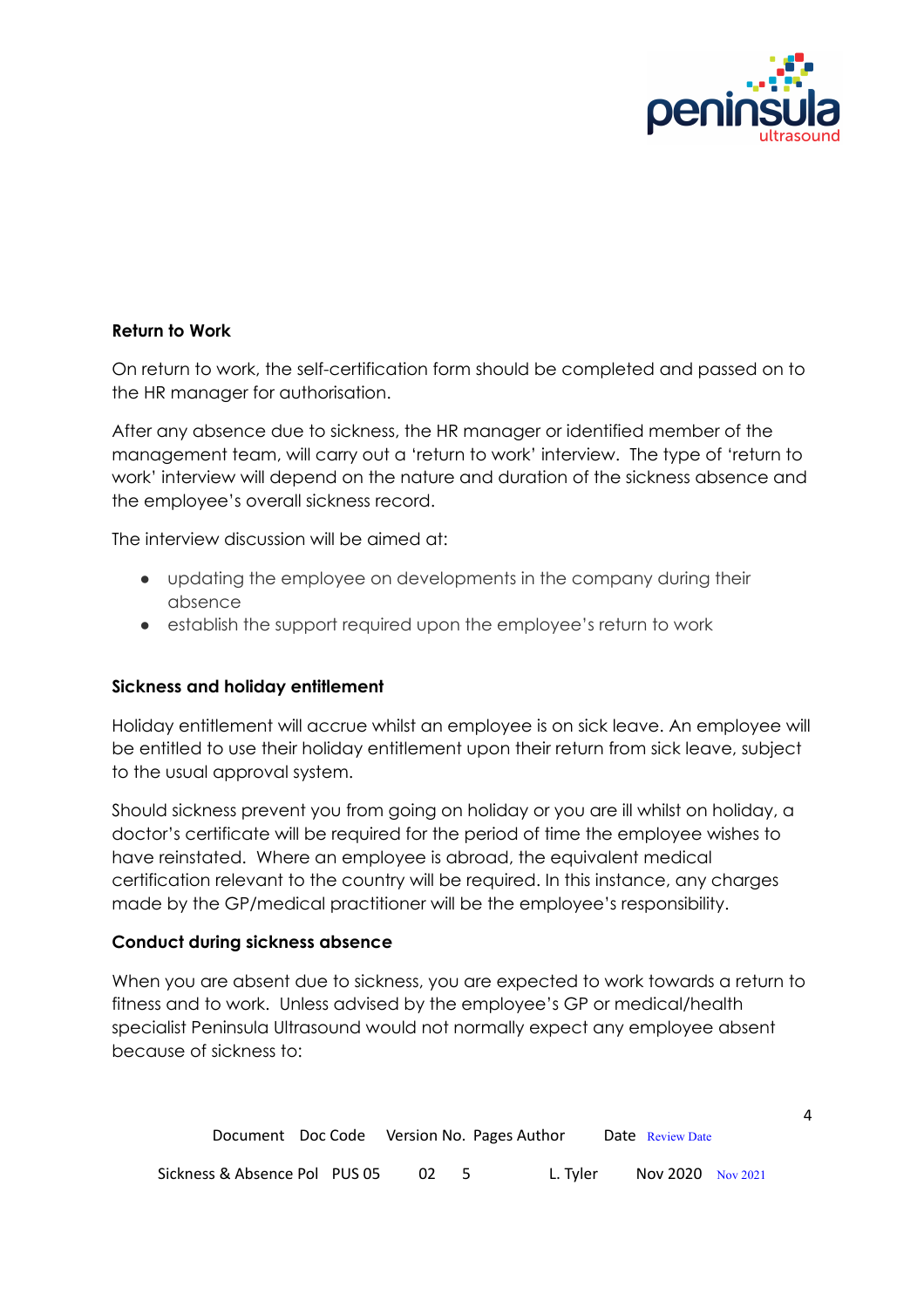

5

- participate in any activities which are in any way inconsistent with sickness or which might aggravate the sickness and thus delay a return to work
- undertake any other paid or unpaid work

## **Prolonged or frequent sickness**

Peninsula Ultrasound carefully monitors all sickness absence. Where there is either prolonged sickness or frequent short-term absence, we will work with the employee to ensure that the employee returns to work as soon as it is medically safe to do so. Each case will be treated on an individual basis to determine the most appropriate course of action and support. This may include:

- support from Occupational Health
- a request to the employee's GP for a medical report
- regular keeping in touch meetings to review progress and identify additional support required
- regular communication about progress from the employee during their absence
- certification of all absences

## **Triggers**

Short-term absence is any period of sickness less than 28 days.

Long-term sickness is any period of sickness longer than 28 days.

A review of your absence and health may occur at the following trigger points.

- 3 absences in a rolling 3 month period
- 5 absences in a rolling 12 month period
- a total of 11 days or more in any rolling 12 month period
- apparent patterns or trend in your absence
- lack of appropriate certification for absences that require it

For short term absence, reaching a trigger point would prompt a discussion with manager and employee about the reasons for the absence and what action might be taken to improve wellbeing and attendance.

| Document Doc Code Version No. Pages Author |     |          | <b>Date</b> Review Date |  |
|--------------------------------------------|-----|----------|-------------------------|--|
| Sickness & Absence Pol PUS 05              | -02 | L. Tvler | Nov 2020 Nov 2021       |  |